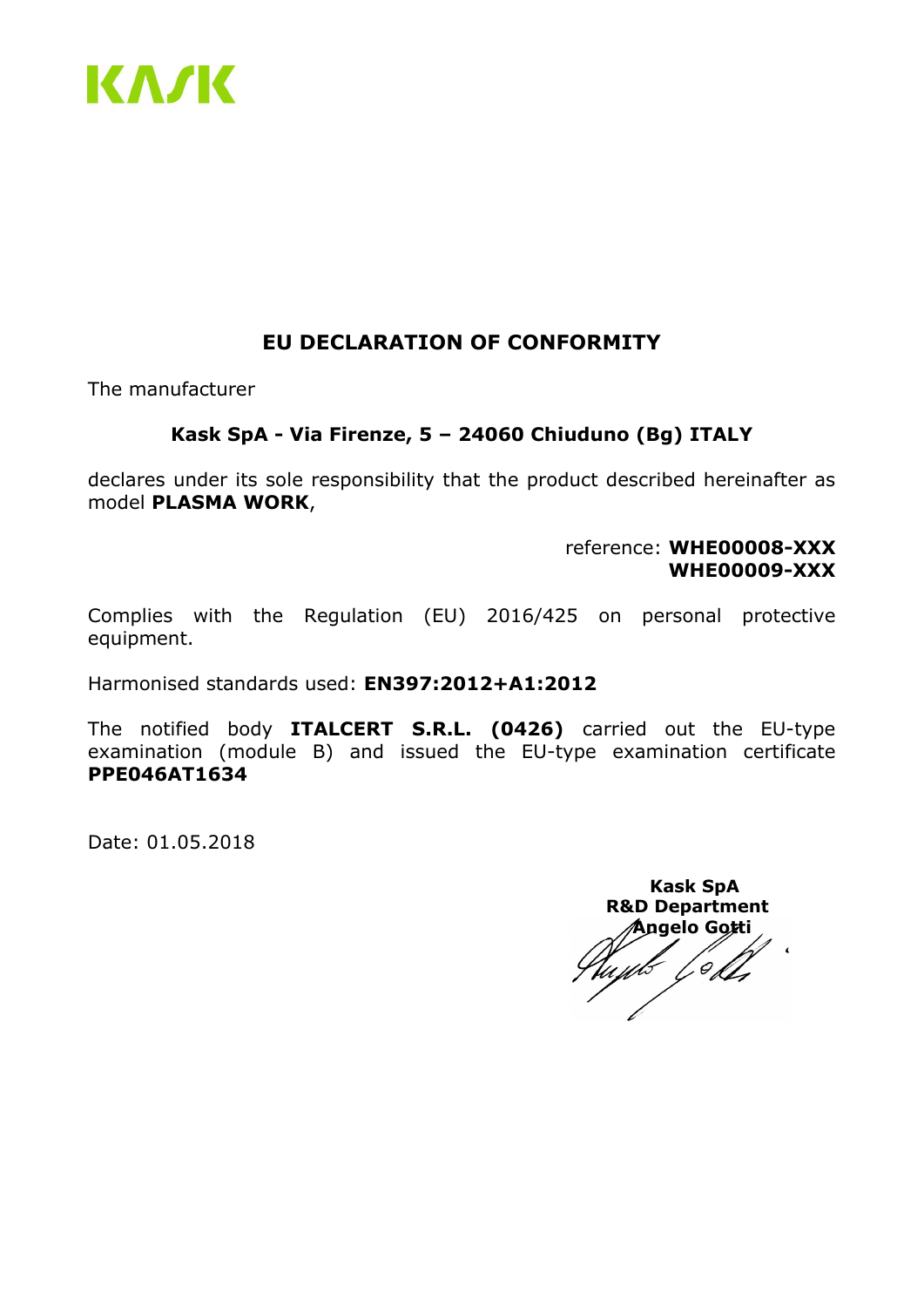

### DICHIARAZIONE DI CONFORMITÀ UE

Il fabbricante

#### Kask SpA - Via Firenze, 5 – 24060 Chiuduno (Bg) ITALIA

dichiara sotto la sua esclusiva responsabilità che il prodotto descritto in appresso modello PLASMA WORK,

> codice: WHE00008-XXX WHE00009-XXX

E' conforme al Regolamento (UE) 2016/425 sui dispositivi di protezione individuale.

Norme armonizzate utilizzate: EN397:2012+A1:2012

L'organismo notificato ITALCERT S.R.L. (0426) ha svolto l'esame UE del tipo (modulo B) e ha rilasciato il certificato di esame UE del tipo PPE046AT1634.

 Kask SpA R&D Department Angelo Gotti<br>Wyds Colli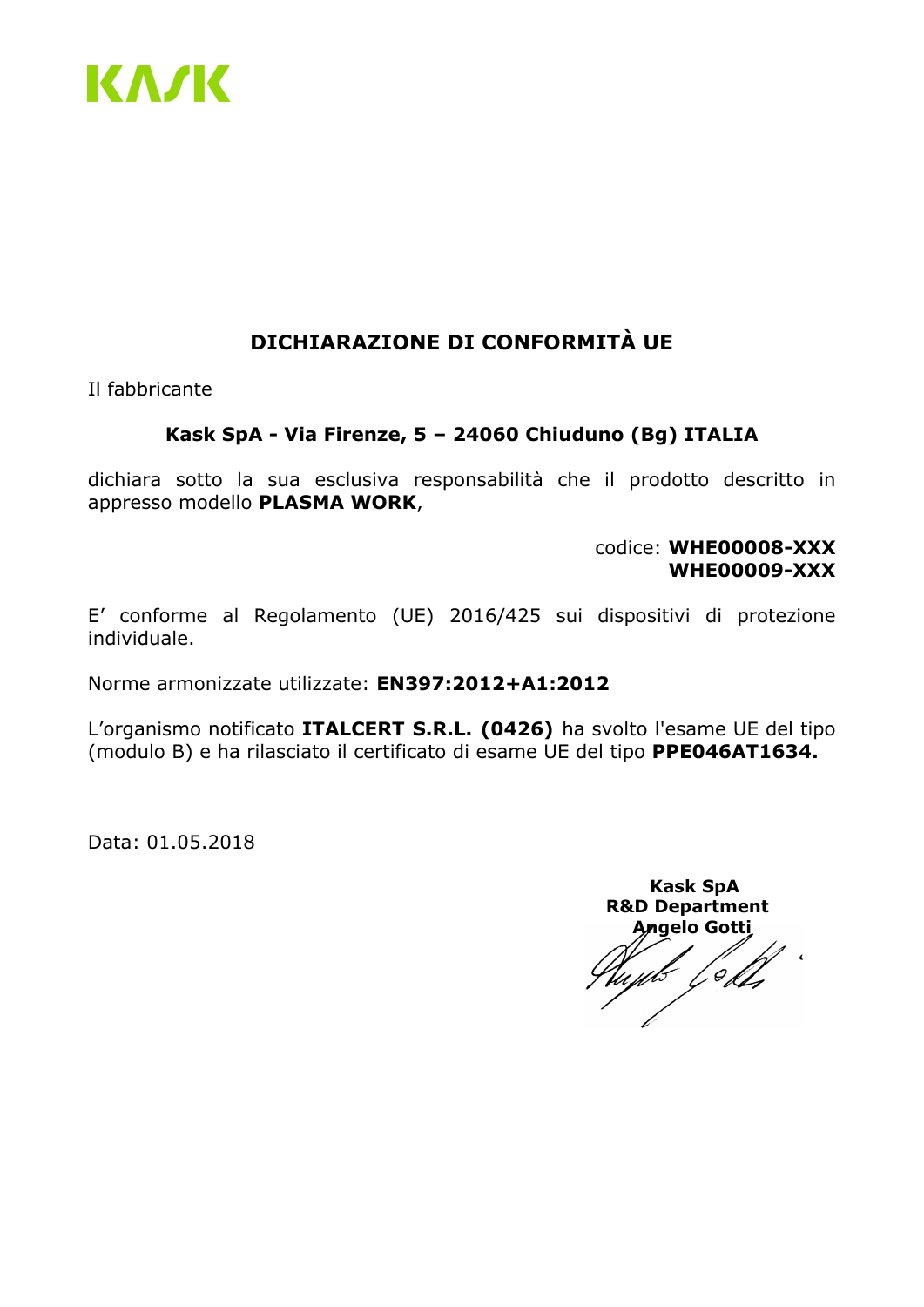

# EU-KONFORMITÄTSERKLÄRUNG

Der Hersteller

### Kask SpA - Via Firenze, 5 – 24060 Chiuduno (BG) ITALIEN

erklärt in alleiniger Verantwortung, dass das Produkt, was im nebenstehenden Modell PLASMA WORK

> referenz: WHE00008-XXX WHE00009-XXX

der EU-Richtlinie 2016/425 über persönliche Schutzausrüstung entspricht.

Angewandte harmonisierte Normen: EN397:2012+A1:2012

Die benannte Stelle ITALCERT S.R.L. (0426) hat die EU-Prüfung des Typs (Modul B) durchgeführt und das EU-Bewertungszertifikat des Typs ausgestellt PPE046AT1634.

Datum: 01.05.2018

 Kask SpA R&D Department Angelo Gotti wb [ob],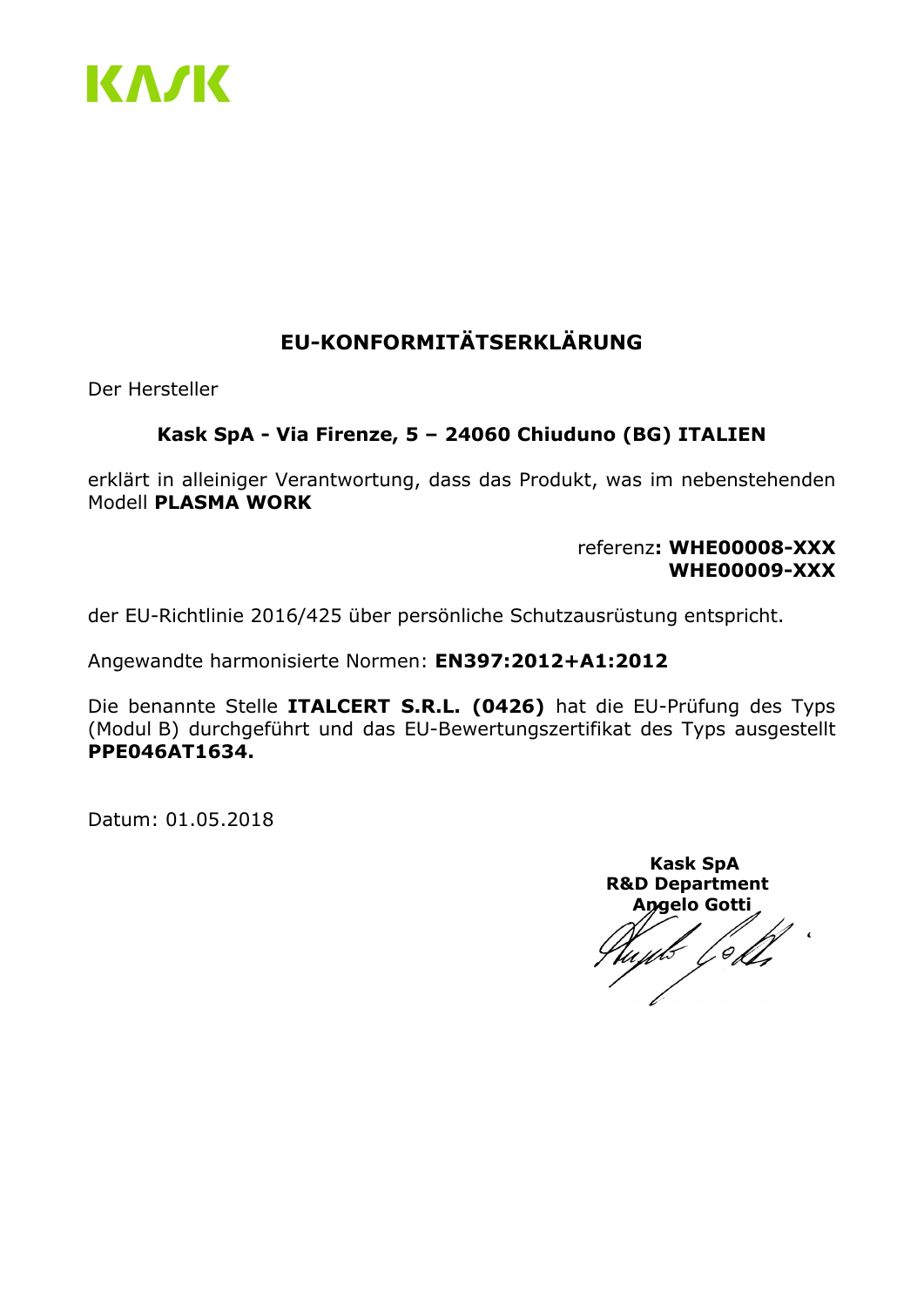

# DÉCLARATION UE DE CONFORMITÉ

Le fabricant

### Kask SpA - Via Firenze, 5 – 24060 Chiuduno (Bg) ITALIA

déclare, sous sa seule responsabilité, que le produit indiqué ci-après, modèle PLASMA WORK,

> rèferènce : WHE00008-XXX WHE00009-XXX

est conforme aux exigences applicables du Règlement (UE) 2016/425 relatif aux équipements de protection individuelle.

Normes harmonisées utilisées : EN397:2012+A1:2012

L'organisme notifié ITALCERT S.R.L. (0426) a réalisé l'examen UE de type (module B) et a délivré le certificat d'examen UE de type PPE046AT1634.

Date : 01.05.2018

tu*yb (*oli,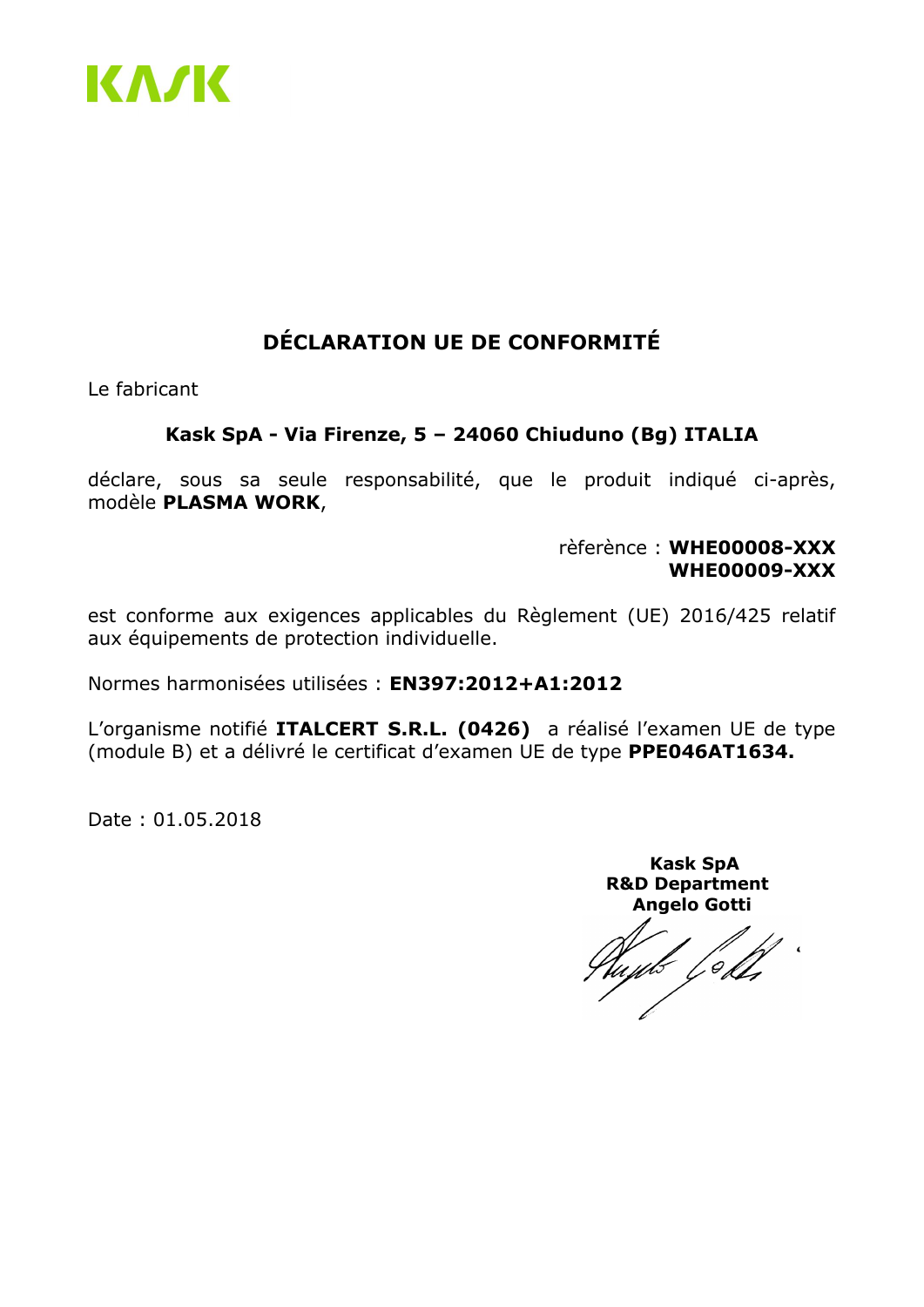

# DECLARACIÓN UE DE CONFORMIDAD

El fabricante

### Kask SpA - Via Firenze, 5 – 24060 Chiuduno (Bg) ITALIA

declara bajo su exclusiva responsabilidad que el producto descrito, en lo sucesivo modelo PLASMA WORK,

> referencia: WHE00008-XXX WHE00009-XXX

Cumple con el Reglamento (UE) 2016/425 relativo a los equipos de protección individual.

Normas armonizadas utilizadas: EN397:2012+A1:2012

El organismo notificado ITALCERT S.R.L. (0426) ha llevado a cabo el examen UE de tipo (módulo B) y ha emitido el certificado de examen UE de tipo PPE046AT1634.

Fecha: 01.05.2018

 Kask SpA R&D Department *M***ngelo Gotti** b [oDh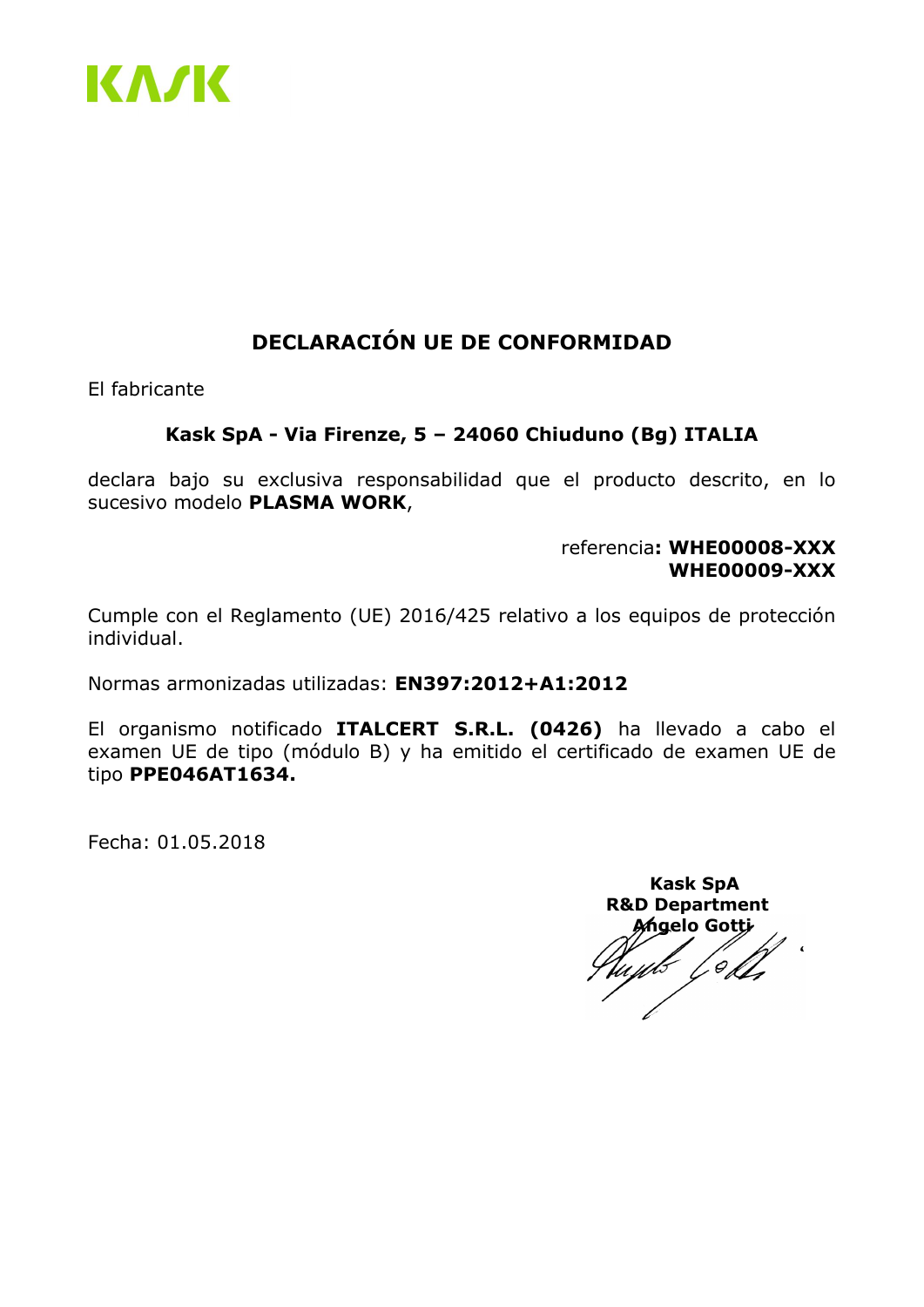

# DECLARAÇÃO DE CONFORMIDADE UE

O fabricante

#### Kask SpA - Via Firenze, 5 – 24060 Chiuduno (Bg) ITÁLIA

declara sob a sua exclusiva responsabilidade que o produto descrito abaixo modelo PLASMA WORK,

> referência: WHE00008-XXX WHE00009-XXX

Está em conformidade com o Regulamento (UE) 2016/425 sobre os equipamentos de proteção individual.

Normas harmonizadas utilizadas: EN397:2012+A1:2012

O organismo notificado ITALCERT S.R.L. (0426) realizou o exame UE de tipo (módulo B) e emitiu o certificado de exame UE do tipo PPE046AT1634.

Data: 01.05.2018

yk (oltr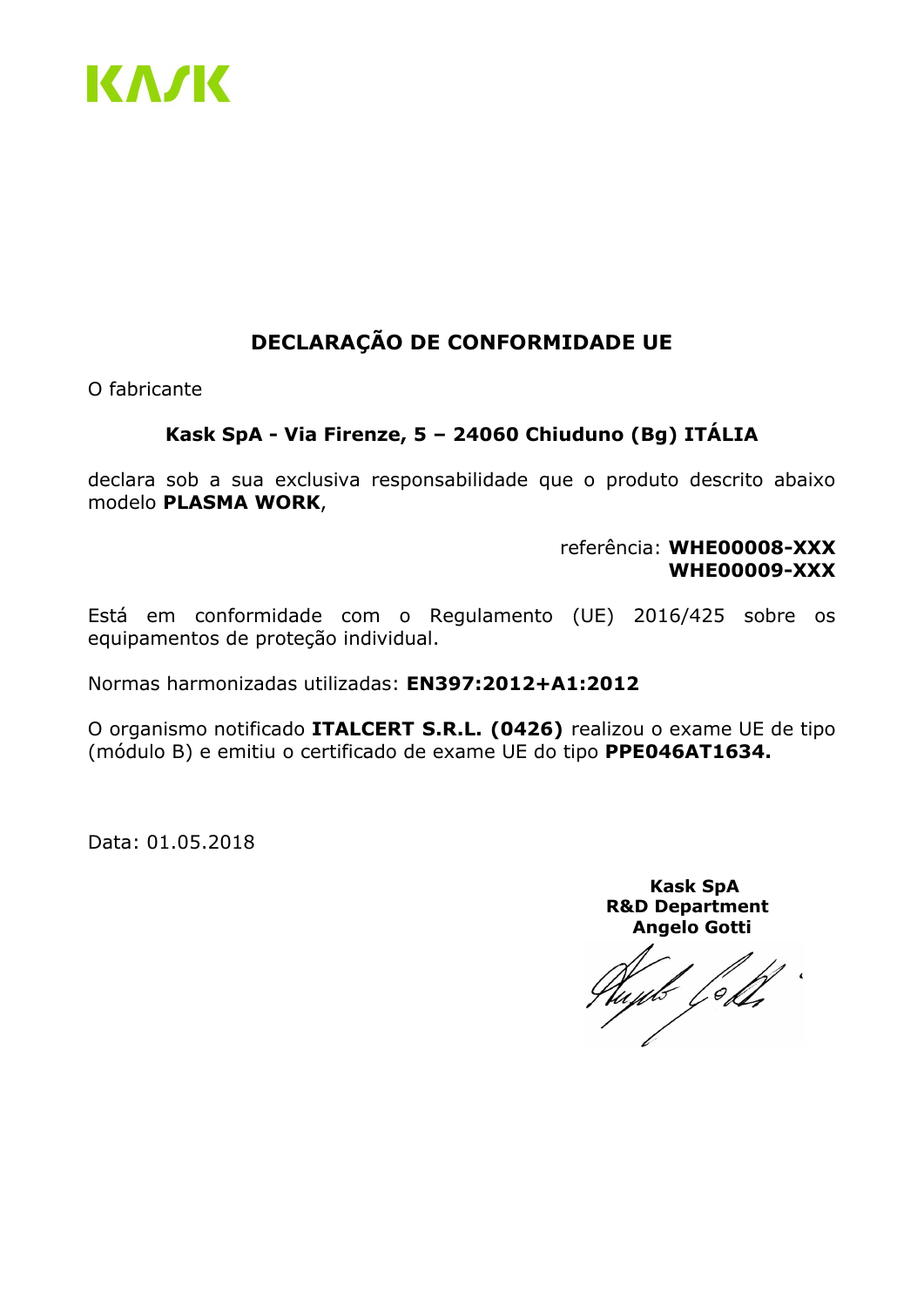

### EU-OVEREENSTEMMINGSVERKLARING

De fabrikant

#### Kask SpA - Via Firenze, 5 – 24060 Chiuduno (Bg) ITALIE

verklaart onder zijn eigen exclusieve verantwoordelijkheid dat het hierna beschreven product model PLASMA WORK,

> referentie: WHE00008-XXX WHE00009-XXX

conform is met de Verordening (UE) 2016/425 met betrekking op de persoonlijke beschermingsmiddelen.

Toegepaste geharmoniseerde normen: EN397:2012+A1:2012

De aangemelde instantie ITALCERT S.R.L. (0426) heeft het EUtypeonderzoek uitgevoerd (module B) en heeft het certificaat van EUtypeonderzoek afgegeven PPE046AT1634.

Datum: 01.05.2018

 Kask SpA R&D Department ท*ี่*gelo Gotti  $\overline{ }$ y off,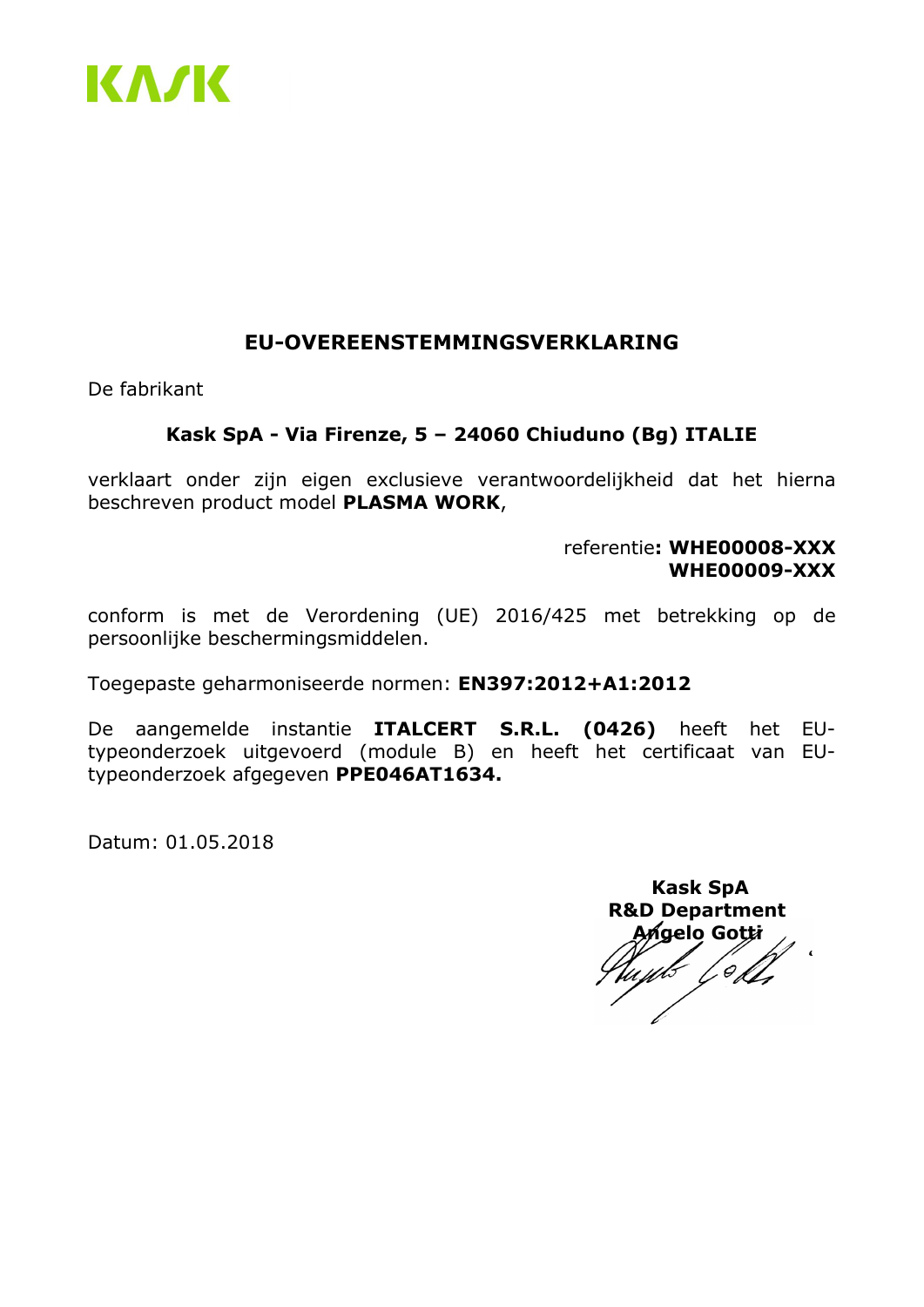

# EU-FÖRSÄKRAN OM ÖVERENSSTÄMMELSE

Tillverkaren

### Kask SpA - Via Firenze, 5 – 24060 Chiuduno (Bg) ITALIEN

försäkrar under det egna ansvaret att den beskrivna produkten, hädanefter modell PLASMA WORK,

> referens: WHE00008-XXX WHE00009-XXX

Den överensstämmer med Förordningen (EU) 2016/425 om personliga skyddsutrustningar.

Använda harmoniserade standarder: EN397:2012+A1:2012

Det anmälda organet ITALCERT S.R.L. (0426) har utfört EU-typkontroll (modul B) och har utgett EU-typkontrollintyg PPE046AT1634.

Datum: 01.05.2018

yds Colli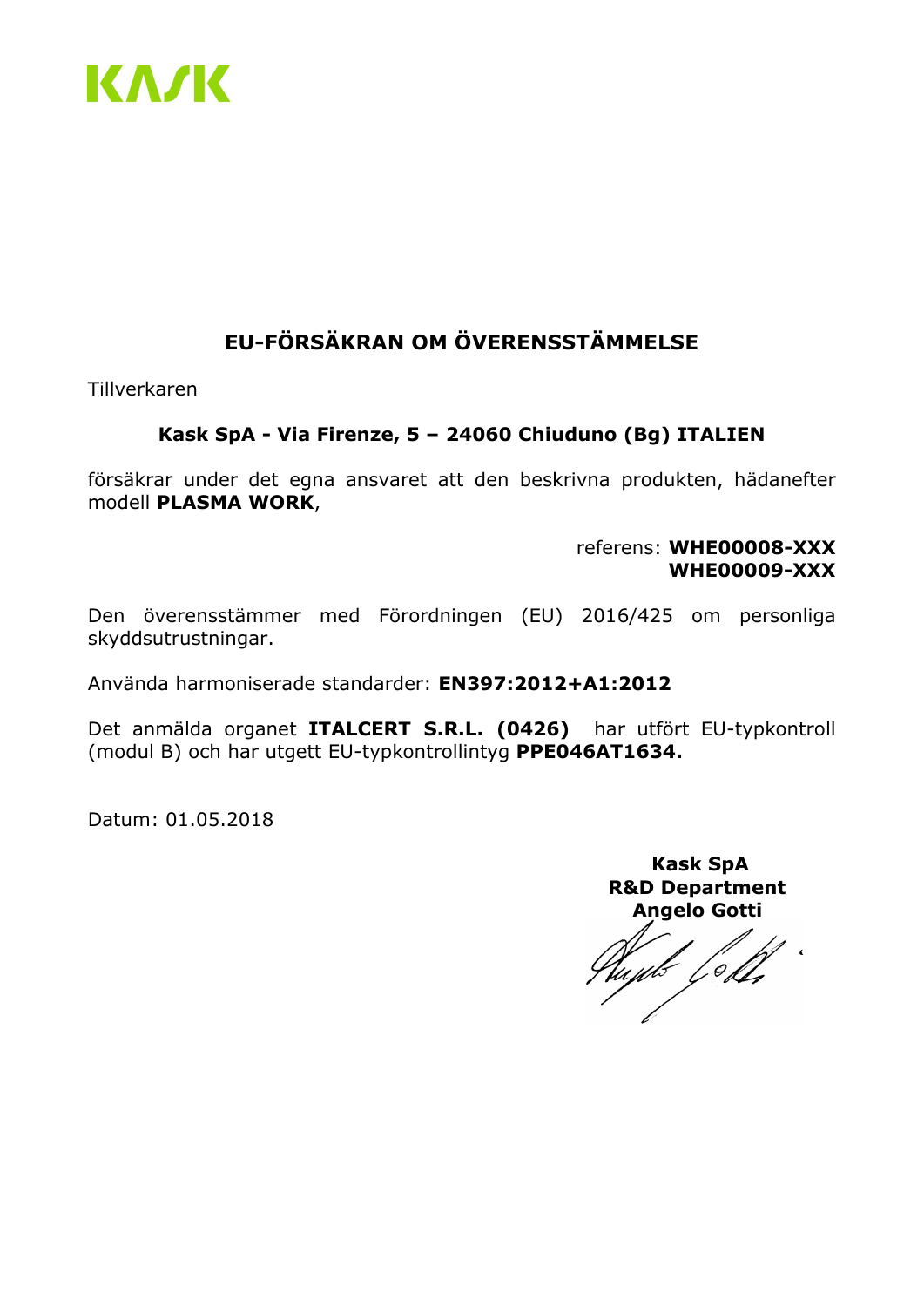

### EU VAATIMUSTENMUKAISUUSVAKUUTUS

Valmistaja

### Kask SpA - Via Firenze, 5 – 24060 Chiuduno (Bg) ITALIA

vakuuttaa omalla yksinomaisella vastuullaan, että seuraavassa kuvattu tuote malli PLASMA WORK,

> viittaus: WHE00008-XXX WHE00009-XXX

ovat henkilönsuojaimia koskevan EU-asetuksen 2016/425 mukaisia.

Käytetyt yhdenmukaistetut standardit: EN397:2012+A1:2012

Ilmoitettu laitos ITALCERT S.R.L. (0426) suoritti EU-tyyppitarkastuksen (moduuli B) ja antoi EU-tyyppitarkastustodistuksen PPE046AT1634.

Pvm: 01.05.2018

wb [ob],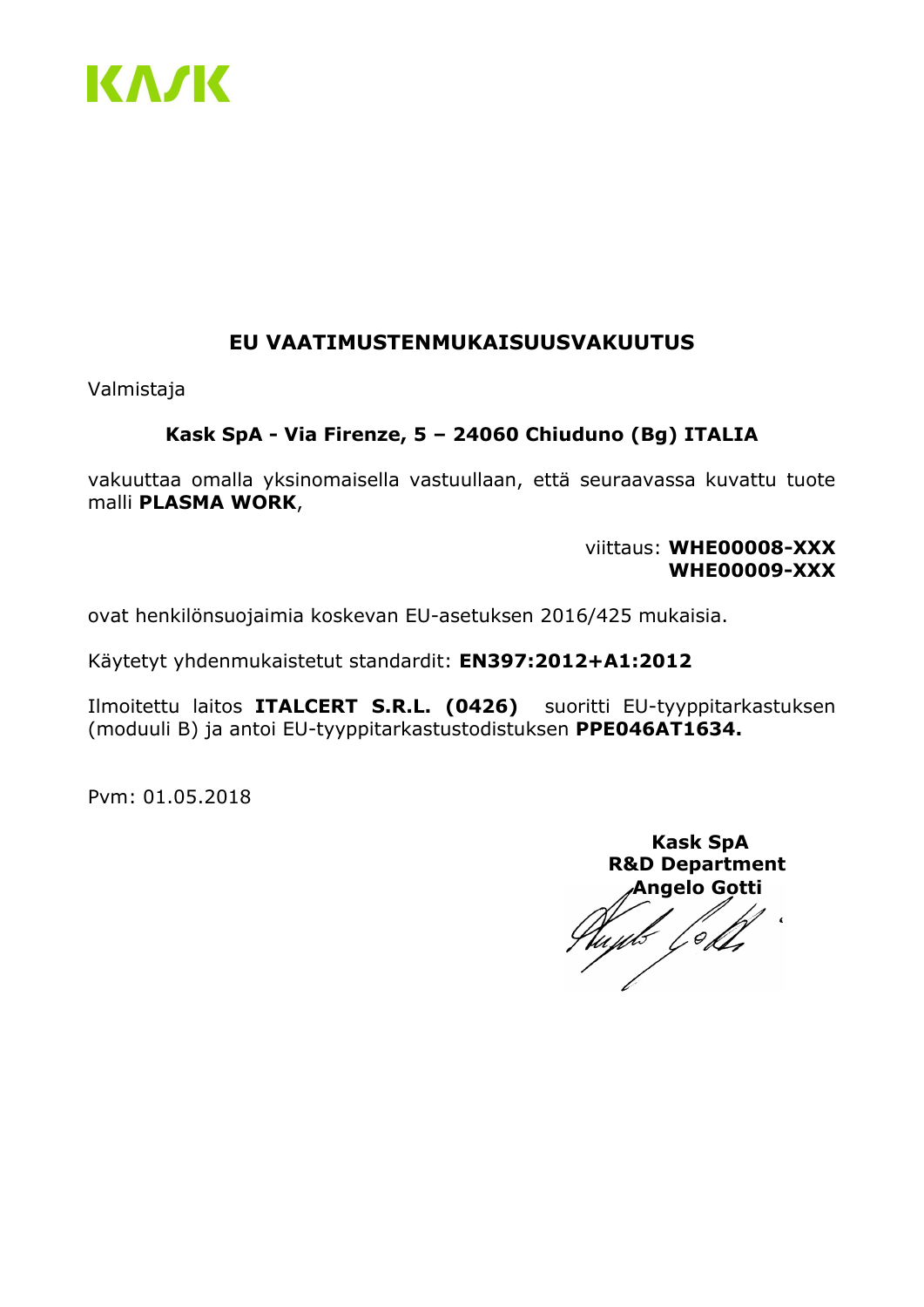

### EU OVERENSSTEMMELSESERKLÆRING

Fabrikanten

#### Kask SpA - Via Firenze, 5 – 24060 Chiuduno (Bg) ITALIEN

erklærer for eget ansvar, at produktet beskrevet nedenfor model 01.05.2018 og varianter PLASMA WORK,

#### henvisning: WHE00008-XXX WHE00009-XXX

Er i overensstemmelse med forordningen (EU) 2016/425 om personlige værnemidler.

Anvendte harmoniserede standarder: EN397:2012+A1:2012

Det bemyndigede organ ITALCERT S.R.L. (0426) har udført EU typeafprøvningen (modul B) og har udstedt har udstedt EUtypeafprøvningsattesten PPE046AT1634.

 Kask SpA R&D Department Angelo Gotti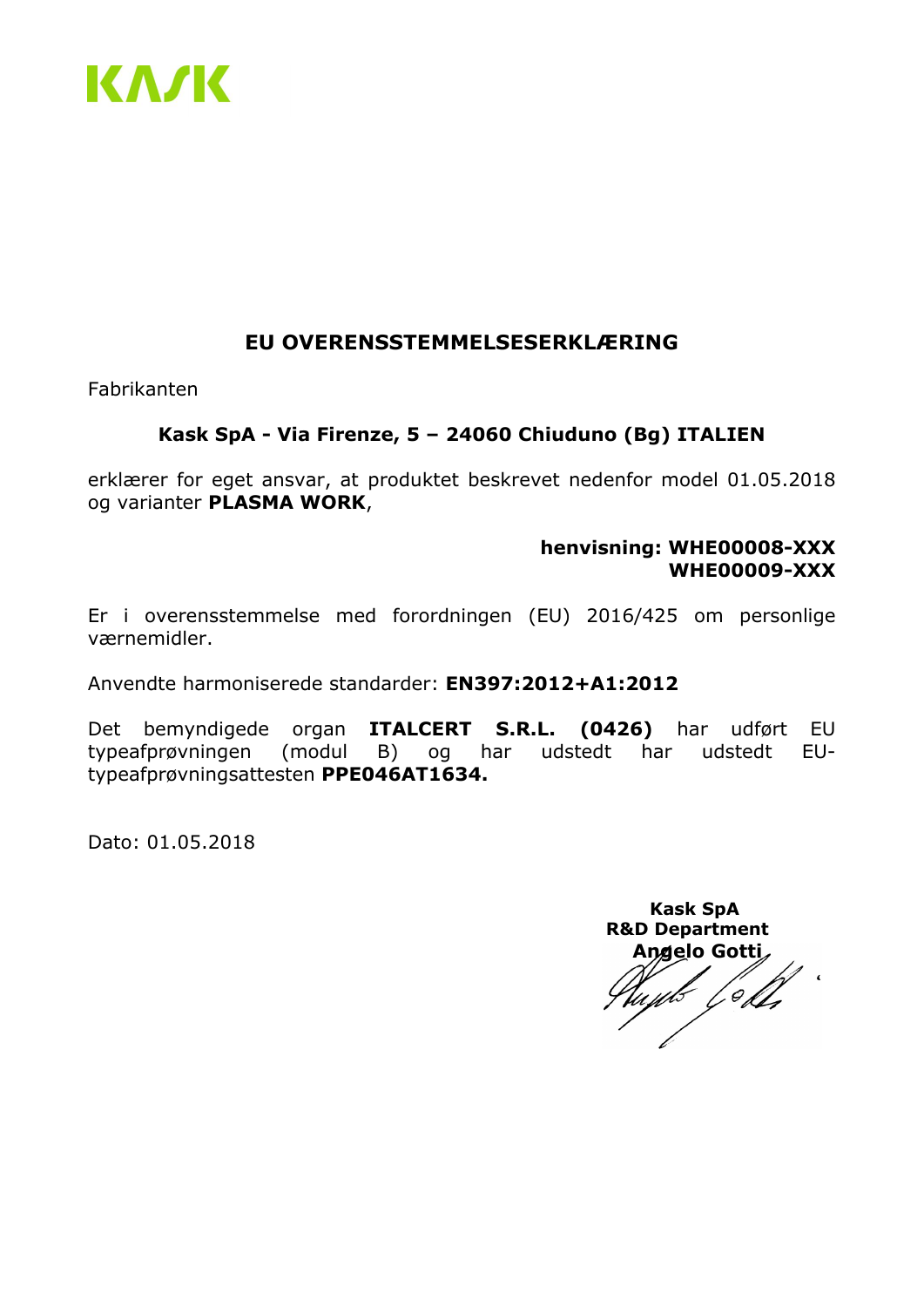

# EÜ VASTAVUSDEKLARATSIOON

Tootja

### Kask SpA - Via Firenze, 5 – 24060 Chiuduno (Bergamo) ITAALIA

deklareerib omal vastutusel, et toote mudel PLASMA WORK,

viide: WHE00008-XXX WHE00009-XXX

vastavad isikukaitsevahendite määruse 2016/425/EL nõuetele

Ühilduvad harmoniseeritud nõuded: EN397:2012+A1:2012

EÜ tüübihindamise (moodul B) teostas ning tüübihindamistõendi PPE046AT1634 väljastas teavitatud asutus ITALCERT S.R.L. (0426) .

Kuupäev: 01.05.2018

yds [old]  $\overline{\mathbf{a}}$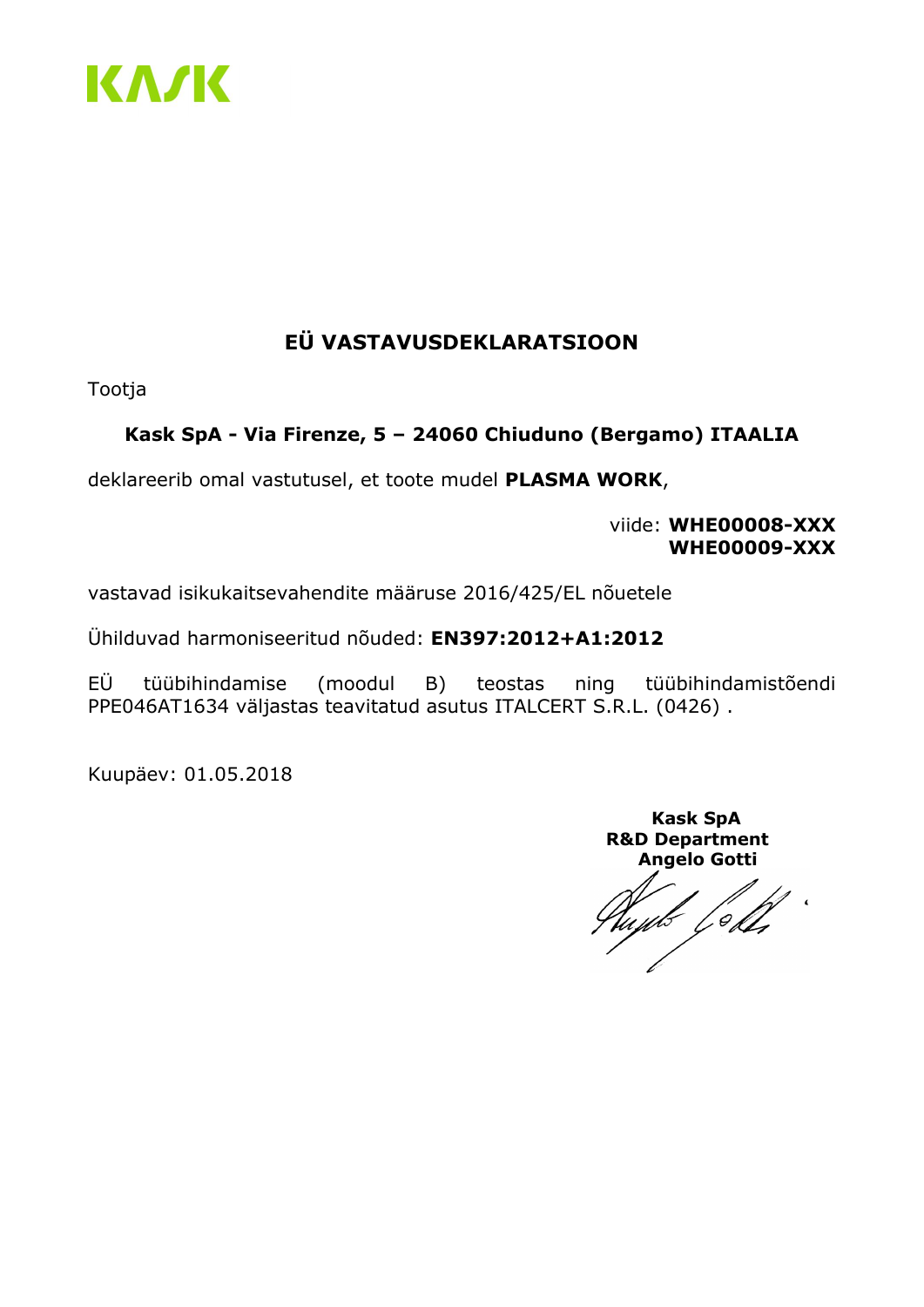

# ES ATBILSTĪBAS DEKLARĀCIJA

Ražotājs

### Kask SpA - Via Firenze, 5 – 24060 Chiuduno (BG) ITALIA (ITĀLIJA)

uz savu atbildību paziņo, ka turpmāk aprakstītais izstrādājuma modelis PLASMA WORK,

> atsauce: WHE00008-XXX WHE00009-XXX

atbilst Regulas (ES) 2016/425 par individuālajiem aizsardzības līdzekļiem prasībām.

Izmantotie saskaņotie standarti: EN397:2012+A1:2012

Paziņotā institūcija **ITALCERT S.R.L. (0426)** veica ES tipa pārbaudes (B modulis) un izsniedza ES tipa pārbaudes sertifikātu PPE046AT1634.

Datums: 01.05.2018

 Kask SpA R&D Department ,<br>Angelo Gøtti yts Lex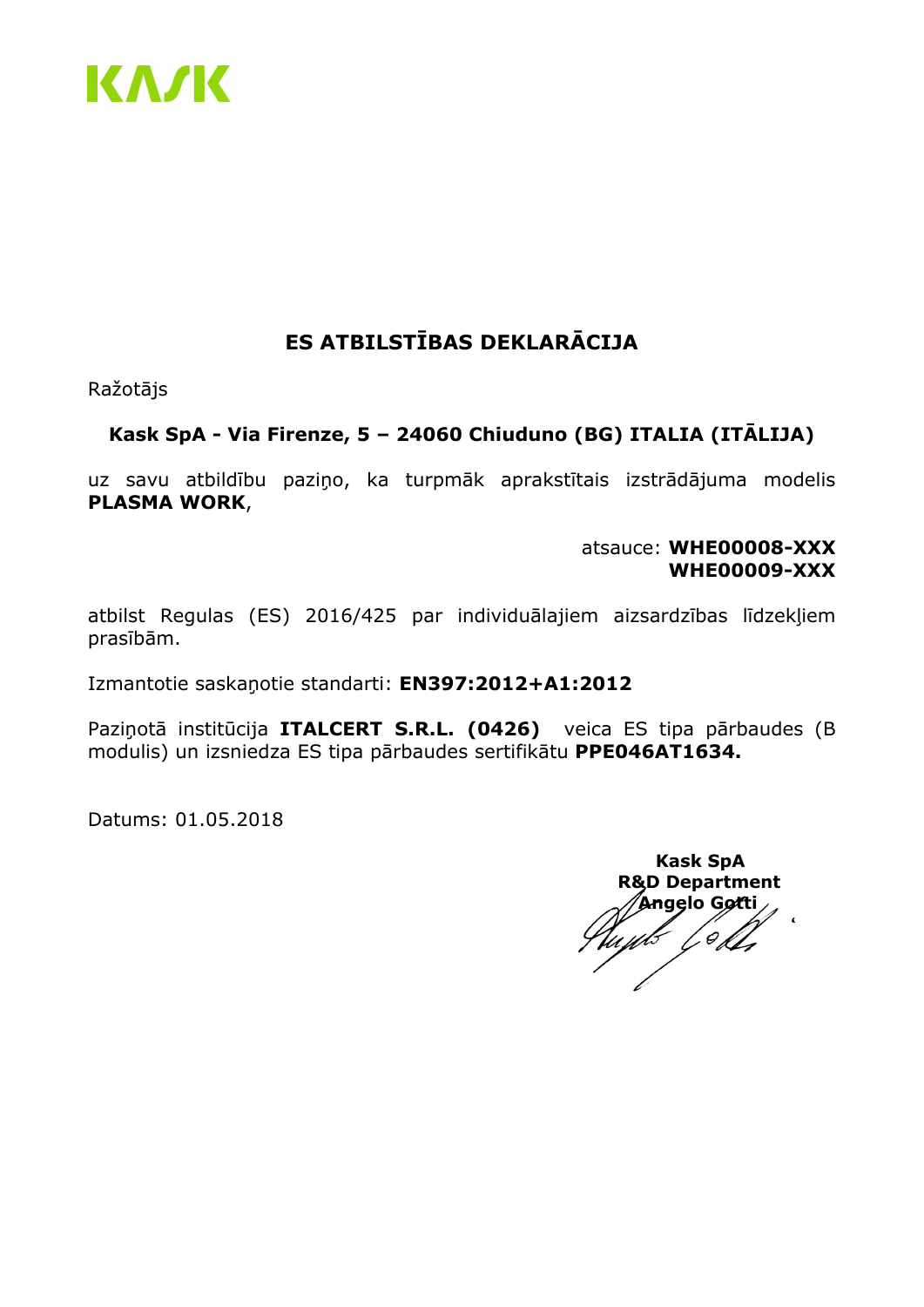

### ES ATITIKTIES DEKLARACIJA

Gamintojas

### "Kask SpA - Via Firenze, 5 - 24060 Chiuduno (Bg) ITALIJA

prisiimdamas atsakomybę patvirtinta, kad toliau nurodytas produktas, kurio modelis PLASMA WORK,

> nuoroda: WHE00008-XXX WHE00009-XXX

atitinka reglamentą (ES) 2016/425 dėl asmeninės apsaugos priemonių.

Taikyti darnieji standartai: EN397:2012+A1:2012

Paskelbtoji įstaiga **ITALCERT S.R.L. (0426)** atliko ES tipo (B modulio) tyrimą ir išdavė ES tipo tyrimo sertifikatą PPE046AT1634.

" Kask SpA R&D Department  $\ell$ Angelo Gøtti $\ell$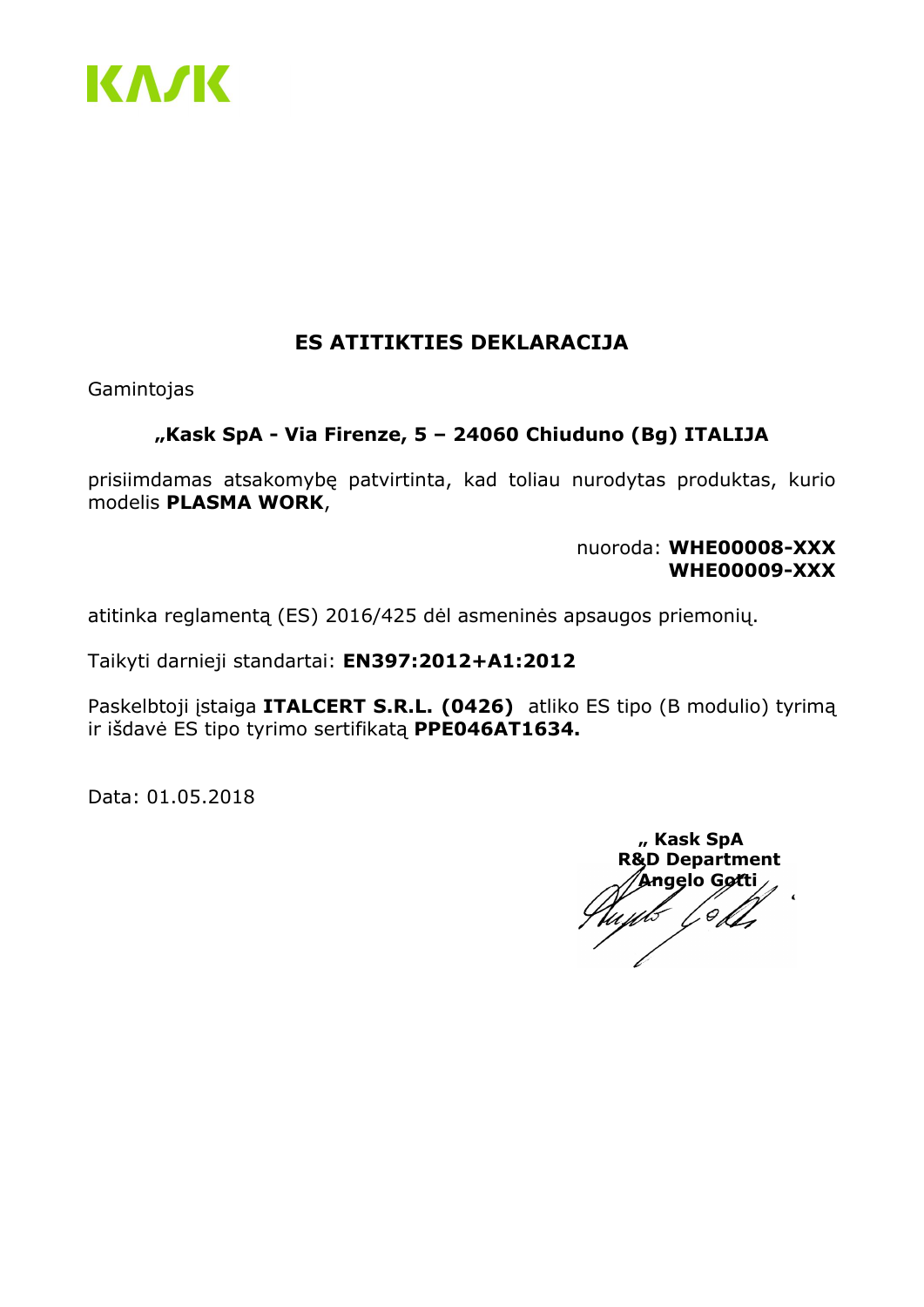

# DEKLARACJA ZGODNOŚCI WE

Producent

### Kask SpA - Via Firenze, 5 – 24060 Chiuduno (Bg) WŁOCHY

oświadcza na własną odpowiedzialność, że produkt opisany na niniejszym modelu PLASMA WORK,

> kod: WHE00008-XXX WHE00009-XXX

jest zgodny z Rozporządzeniem (WE) 2016/425 odnoszącym się do środków ochrony indywidualnej.

Zastosowane normy zharmonizowane: EN397:2012+A1:2012

Jednostka notyfikowana ITALCERT S.R.L. (0426) przeprowadziła badanie typu WE (moduł B) i wydała certyfikat badania typu WE PPE046AT1634.

 Kask SpA R&D Department Angelo *G*ótti .<br>ub L & L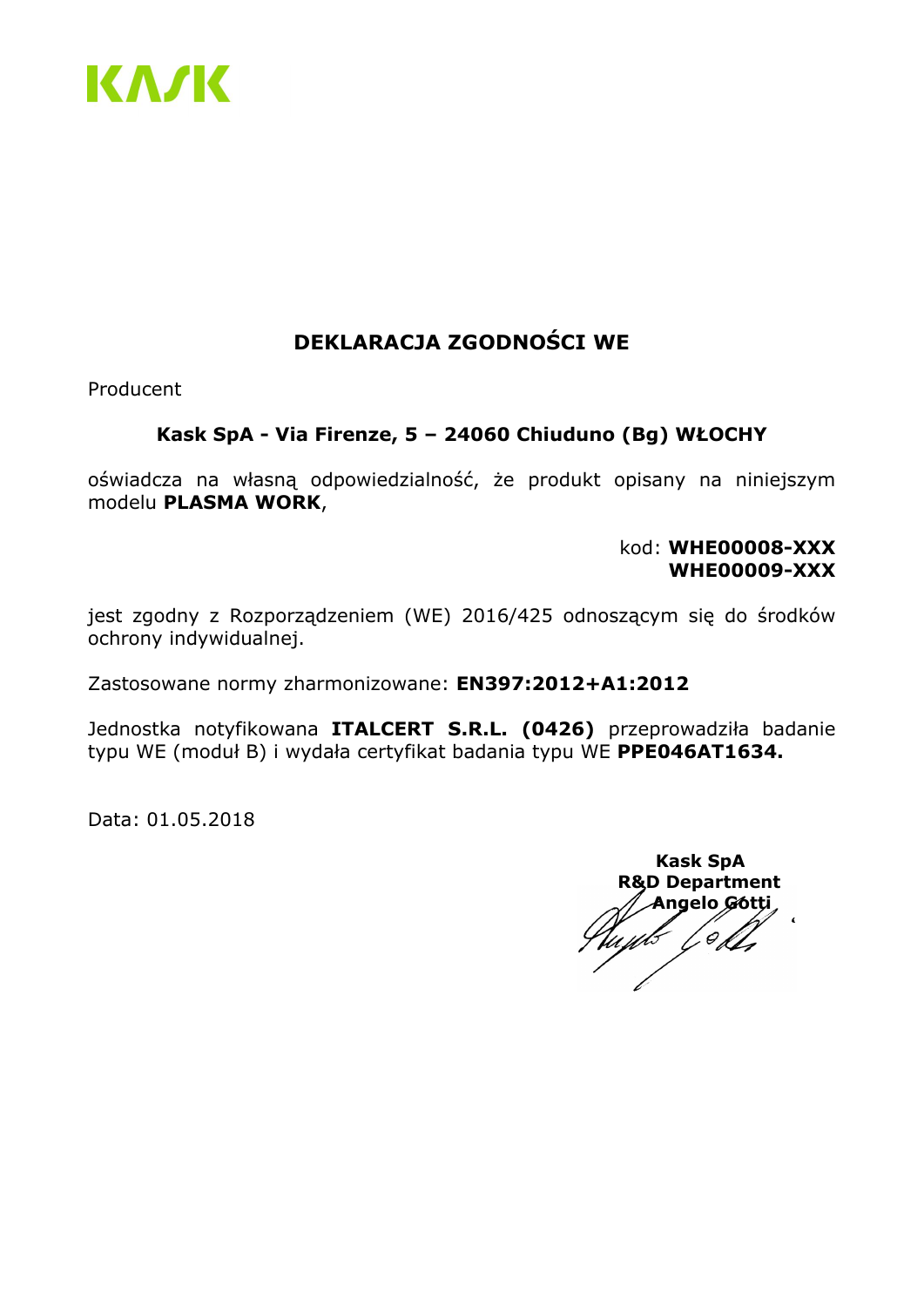

# PROHLÁŠENÍ O SHODĚ EU

Výrobce

### Kask SpA - Via Firenze, 5 – 24060 Chiuduno (Bg) ITÁLIE

prohlašuje na svou vlastní odpovědnost, že výrobek označený níže jako model PLASMA WORK

> označení: WHE00008-XXX WHE00009-XXX

je v souladu s nařízením (EU) 2016/425 o osobních ochranných prostředcích.

Použité harmonizované normy: EN397:2012+A1:2012

Subjekt ITALCERT S.R.L. (0426) provedl typovou zkoušku EU (modul B) a vydal certifikát přezkoušení typu EU PPE046AT1634.

Dne: 01.05.2018

 Kask SpA R&D Department  $\operatorname{\mathsf{f}\mathsf{ne}}$ lo Gott $i$ 60 Kb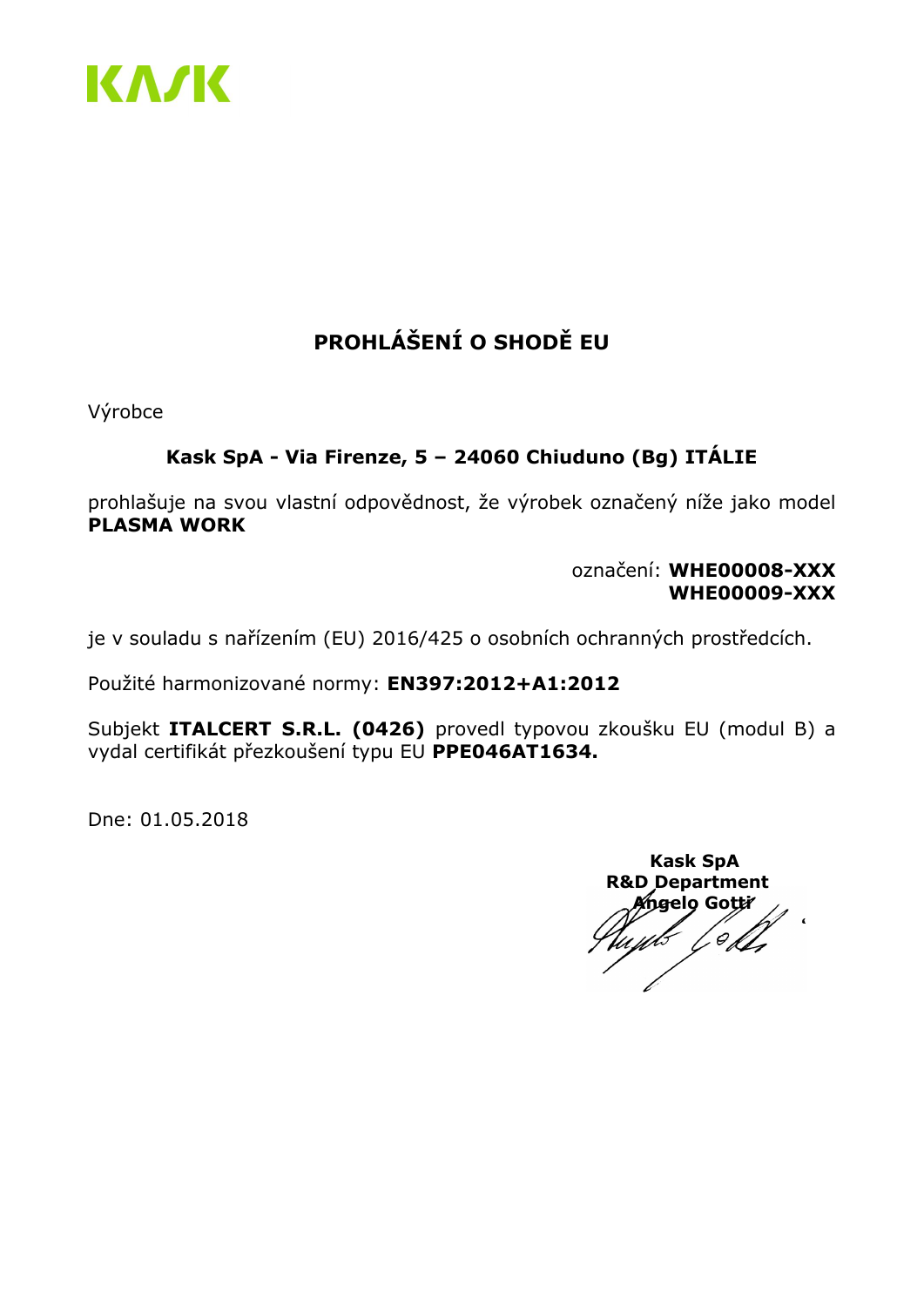

# VYHLÁSENIE O ZHODE EÚ

Výrobca

### Kask SpA - Via Firenze, 5 – 24060 Chiuduno (Bg) TALIANSKO

vyhlasuje na svoju vlastnú zodpovednosť, že výrobok označený nižšie ako PLASMA WORK

> referencie: WHE00008-XXX WHE00009-XXX

je v súlade s nariadením (EÚ) 2016/425 o osobných ochranných prostriedkoch.

Použité harmonizované normy: EN397:2012+A1:2012

Notifikovaný orgán ITALCERT S.R.L. (0426) vykonal typovú skúšku EÚ (modul B) a vydal osvedčenie o typovej skúške EÚ PPE046AT1634.

Dňa: 01.05.2018

yds [oll,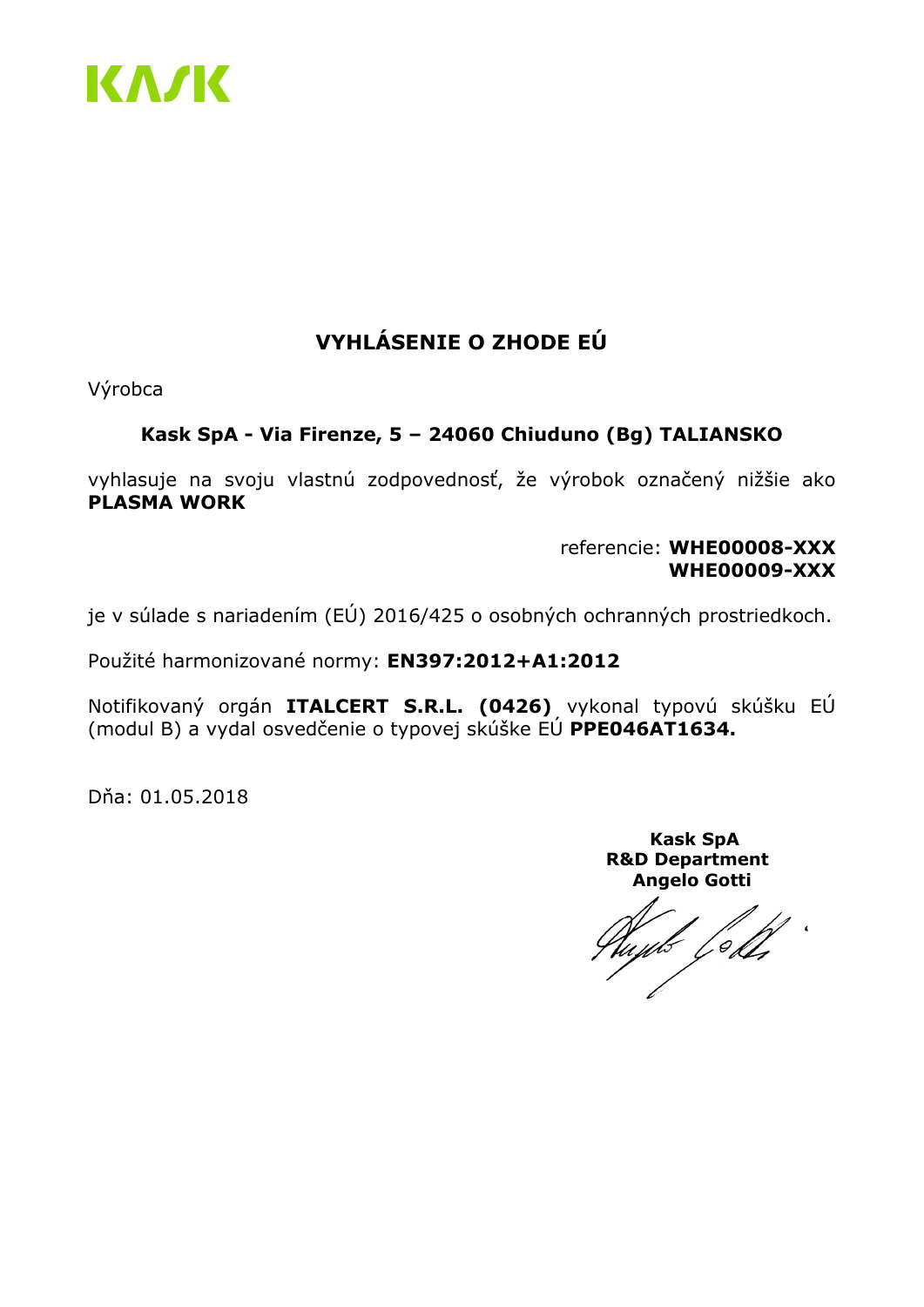

### ЕС ДЕКЛАРАЦИЯ ЗА СЪОТВЕТСТВИЕ

Производителят

#### Kask SpA - Via Firenze, 5 – 24060 Chiuduno (Bg) ITALIA

декларира на своя собствена отговорност, че описаният по-долу продукт модел PLASMA WORK,

> препратка: WHE00008-XXX WHE00009-XXX

Е в съответствие с Регламент (ЕС) 2016/425 относно личните предпазни средства.

Използвани хармонизирани норми: EN397:2012+A1:2012

Нотифицираният орган ITALCERT S.R.L. (0426) е извършил ЕС изследване на типа (формуляр B) и е издал сетификат за ЕС изследване на типа PPE046AT1634.

Дата : 01.05.2018

 Kask SpA R&D Department Angelo Gotti $\epsilon$ ub [ob],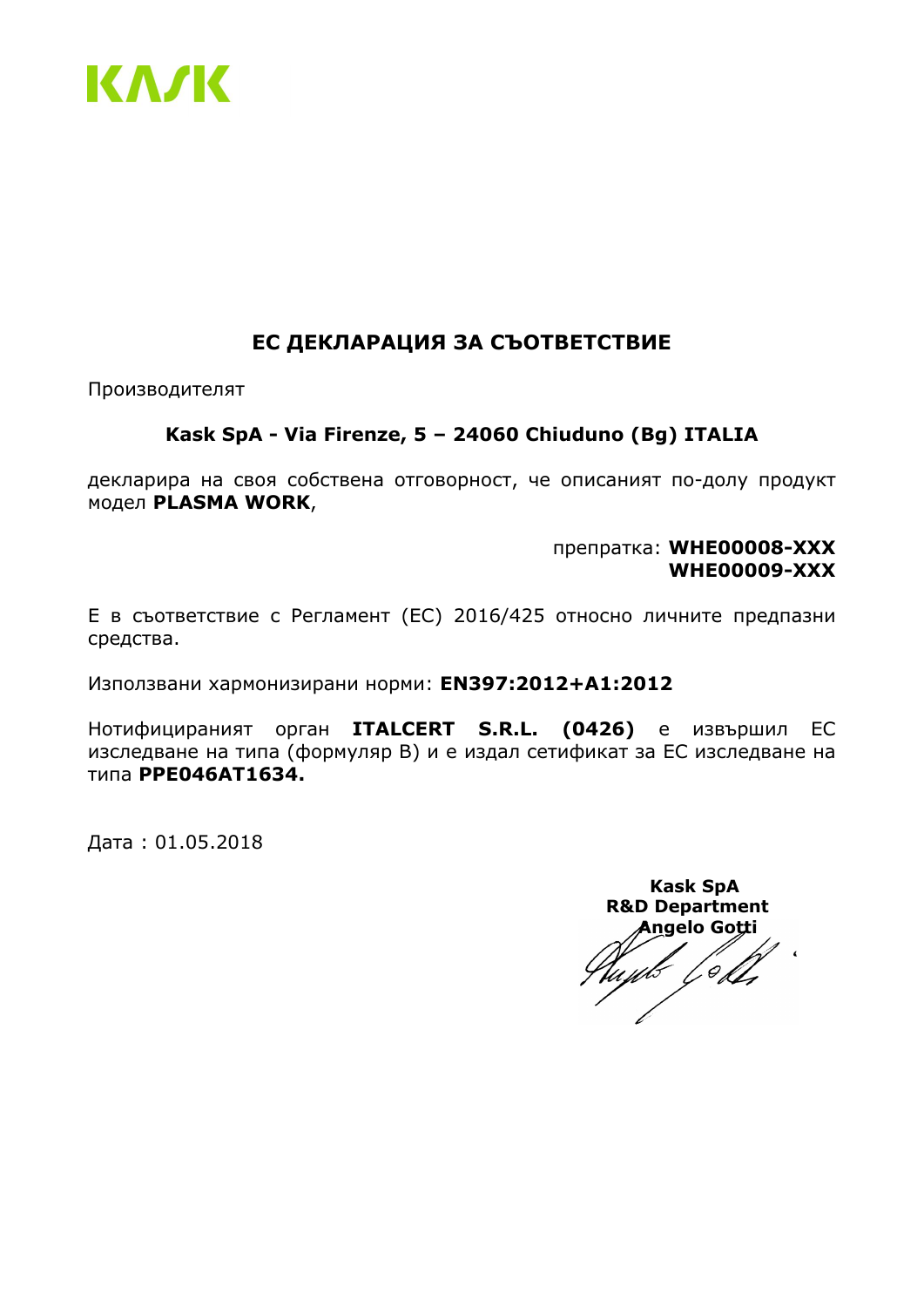

# EU MEGFELELŐSÉGI NYILATKOZAT

A gyártó

### Kask SpA - Via Firenze, 5 – 24060 Chiuduno (Bg) ITALIA

saját kizárólagos felelősségére kijelenti, hogy az alábbiakban leírt termék PLASMA WORK,

> cikkszám: WHE00008-XXX WHE00009-XXX

megfelel az egyéni védőfelszerelésekre vonatkozó 2016/425 (EU) szabályzatnak.

Alkalmazott harmonizált szabványok: EN397:2012+A1:2012

A ITALCERT S.R.L. (0426) bejelentett szervezet elvégezte az EUtípusvizsgálatot (B modul) és kibocsátotta az EU típusvizsgálati tanúsítványt PPE046AT1634.

Kelt: 01.05.2018

yls [oll,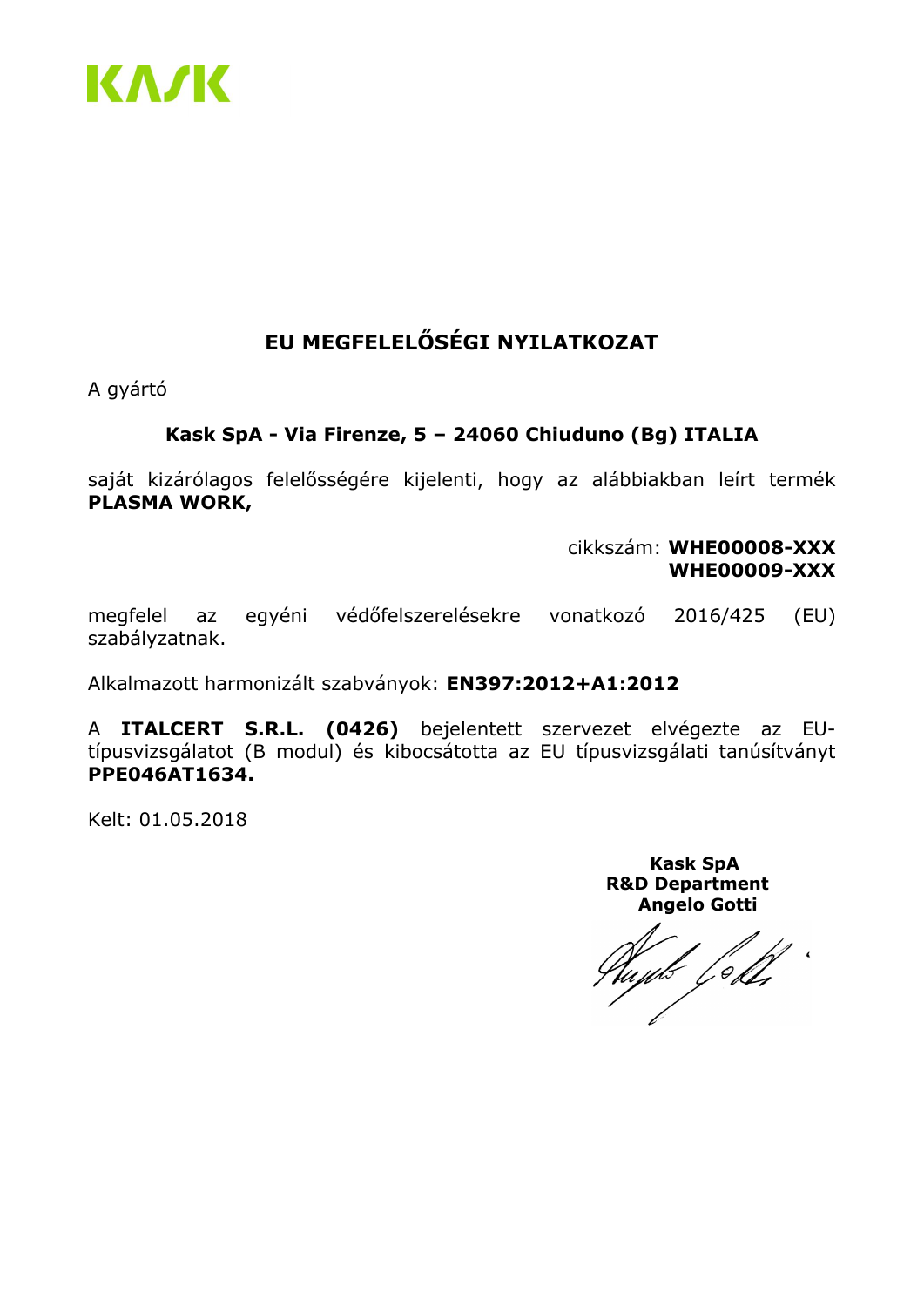

### DECLARAȚIE DE CONFORMITATE UE

Producătorul

### Kask SpA - Via Firenze, 5 – 24060 Chiuduno (Bg) ITALIA

declară pe propria răspundere că produsul descris în modelul alăturat PLASMA WORK,

> referință: WHE00008-XXX WHE00009-XXX

Este în conformitate cu Regulamentul (UE) 2016/425 privind echipamentele individuale de protecție.

Standarde armonizate utilizate: EN397:2012+A1:2012

Organismul notificat, ITALCERT S.R.L. (0426), a efectuat analiza UE a tipului (modul B) și a eliberat certificatul de examinare UE a tipului PPE046AT1634.

 Kask SpA R&D Department Angelo Gotti $\overline{1}$ tu*yls [*ol],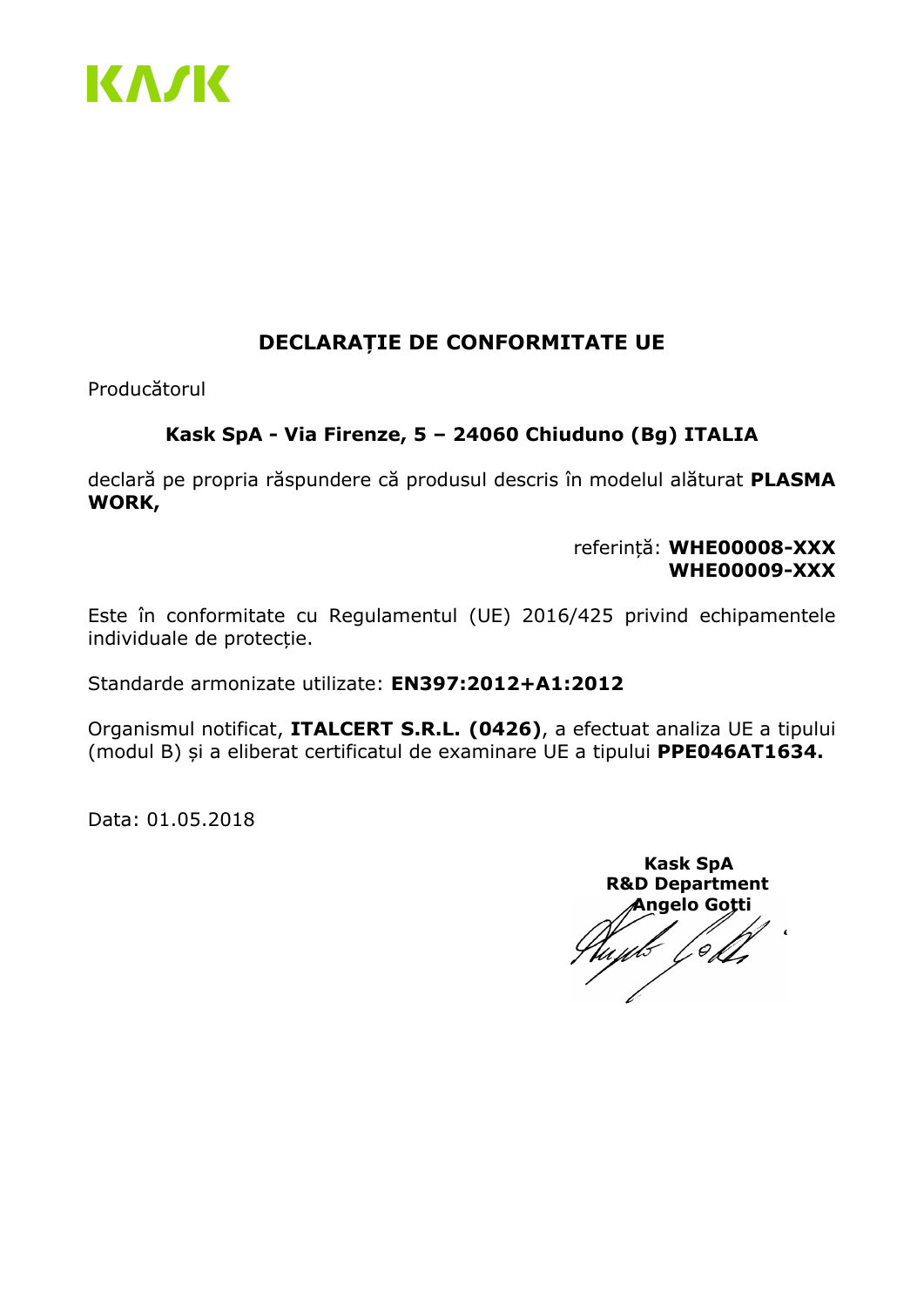

### IZJAVA EU O SKLADNOSTI

Proizvajalec

### Kask SpA – Via Firenze 5 – 24060 Chiuduno (Bg) – ITALIJA

izjavlja na izključno lastno odgovornost, da je v nadaljevanju opisani proizvod, model PLASMA WORK,

> referenčni: WHE00008-XXX WHE00009-XXX

skladen z Uredbo (EU) 2016/425 o osebni varovalni opremi.

Uporabljeni usklajeni standardi: EN397:2012+A1:2012

Priglašeni organ **ITALCERT S.R.L. (0426)** je opravil EU-pregled tipa (modul B) in je izdal certifikat EU-pregleda UE tipa PPE046AT1634.

Datum: 01.05.2018

 Kask SpA R&D Department Angelo Gotti $\epsilon$ L&L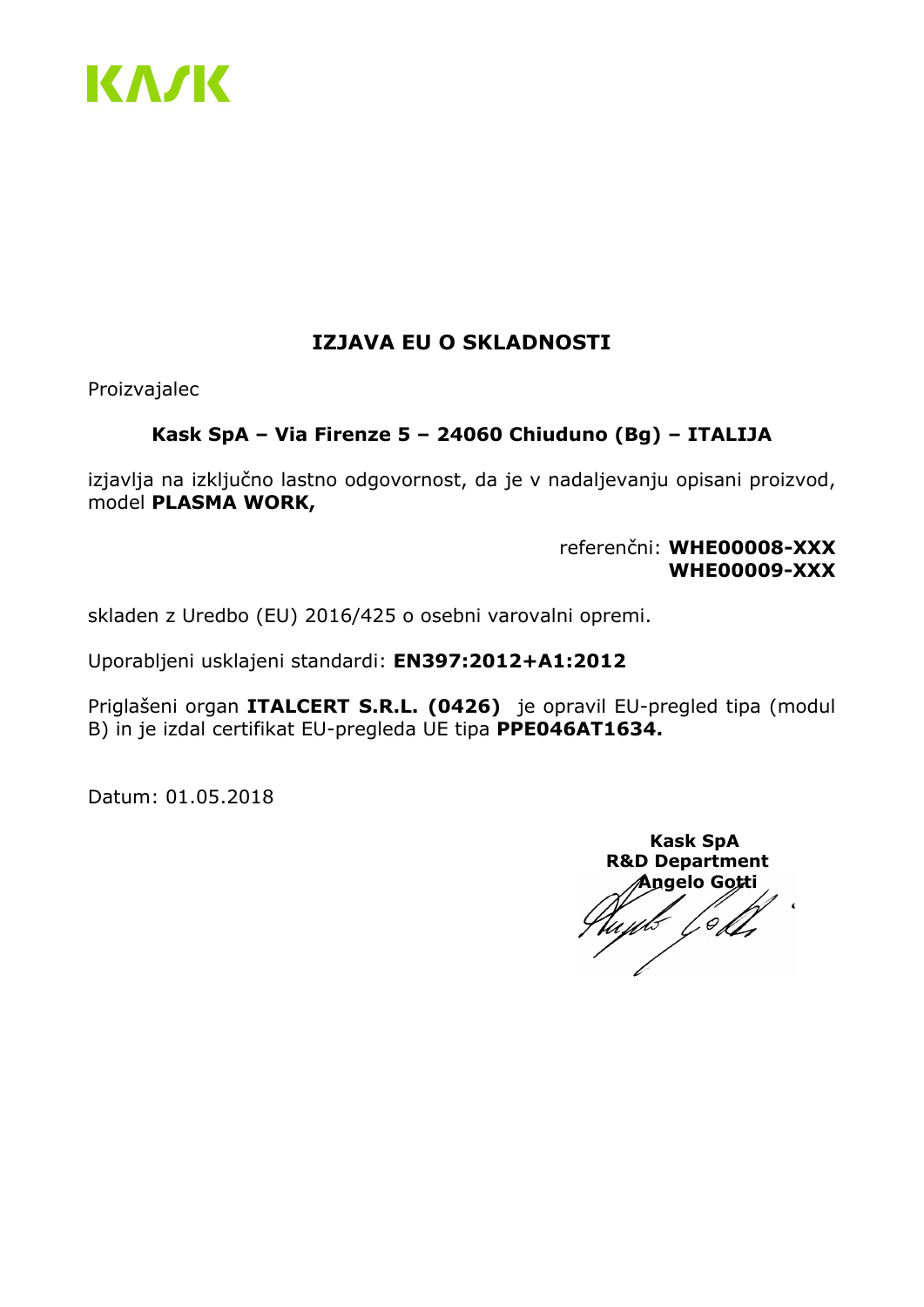

### EU IZJAVA O SUKLADNOSTI

Proizvođač

#### Kask SpA – Via Firenze, 5 – 24060 Chiuduno (BG) ITALIJA

pod svojom isključivom odgovornošću izjavljuje da je proizvod opisan u nastavku, model PLASMA WORK,

> referenčni: WHE00008-XXX WHE00009-XXX

u skladu s Uredbom (EU) 2016/425 o osobnoj zaštitnoj opremi.

Primijenjene harmonizirane norme: EN397:2012+A1:2012

Prijavljeno tijelo ITALCERT S.R.L. (0426) izvršilo je EU tipsko ispitivanje (modul B) i izdalo je potvrdu o EU tipskom ispitivanju PPE046AT1634.

Datum: 01.05.2018

 Kask SpA R&D Department  $^{\prime}$ Angelo Gøtti $_{\times}$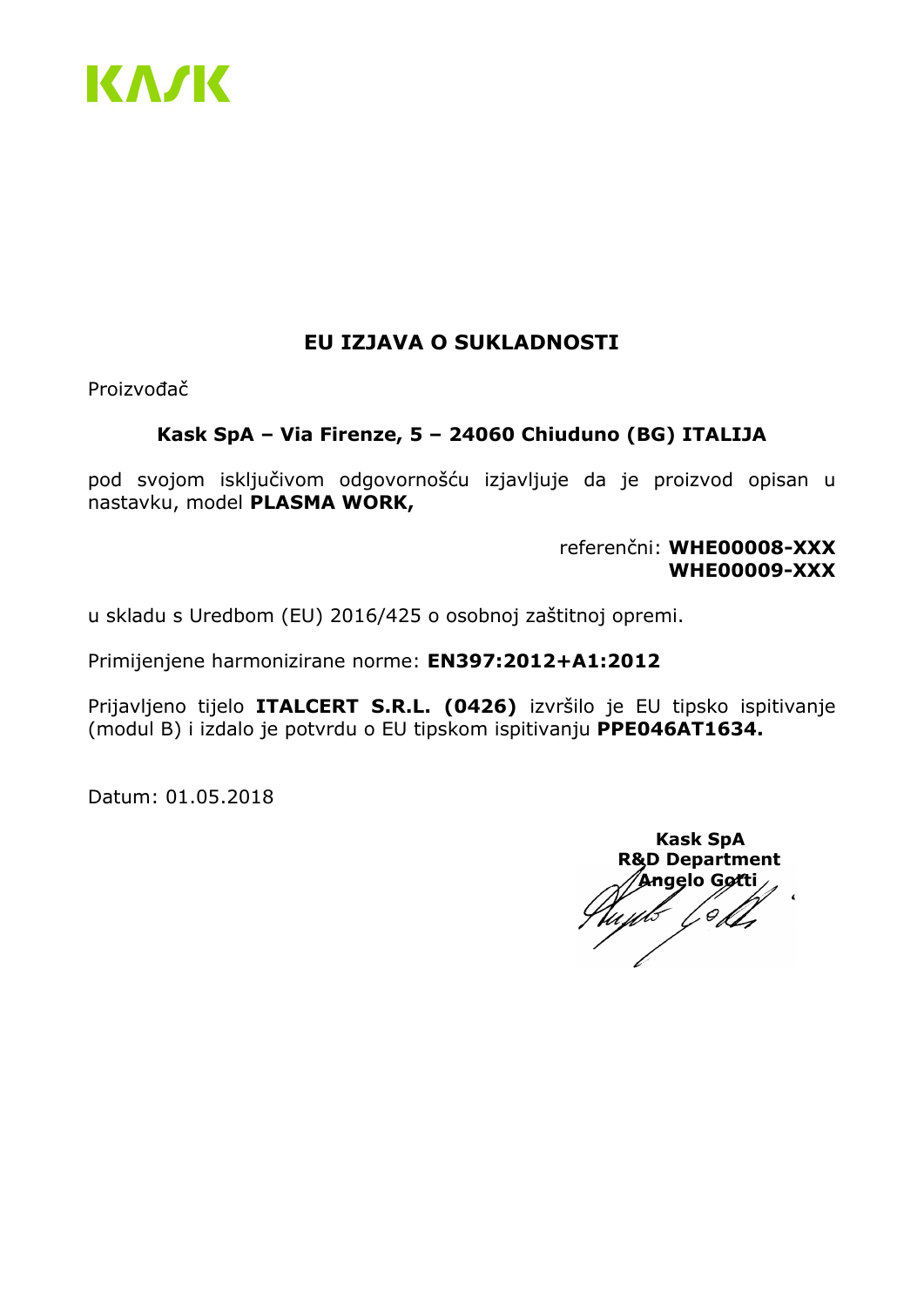

### ΔΗΛΩΣΗ ΣΥΜΜΟΡΦΩΣΗΣ ΕΕ

Ο κατασκευαστής

#### Kask SpA - Via Firenze, 5 – 24060 Chiuduno (Bg) ITALIA

δηλώνει υπό την αποκλειστική του ευθύνη ότι το προϊόν που περιγράφεται παρακάτω μοντέλο PLASMA WORK,

> αναφορά: WHE00008-XXX WHE00009-XXX

Συμμορφούται με τον Κανονισμό (ΕΕ) 2016/425 για τα μέσα ατομικής προστασίας (ΜΑΠ).

Εναρμονισμένα πρότυπα που χρησιμοποιούνται: EN397:2012+A1:2012

Ο διαπιστευμένος οργανισμός ITALCERT S.R.L. (0426) έκανε την εξέταση ΕΕ του τύπου (έντυπο B) και χορήγησε το πιστοποιητικό εξέτασης ΕΕ του τύπου PPE046AT1634.

Ημερομηνία: 01.05.2018

 Kask SpA R&D Department Anaelo Gotti  $\sqrt{911}$